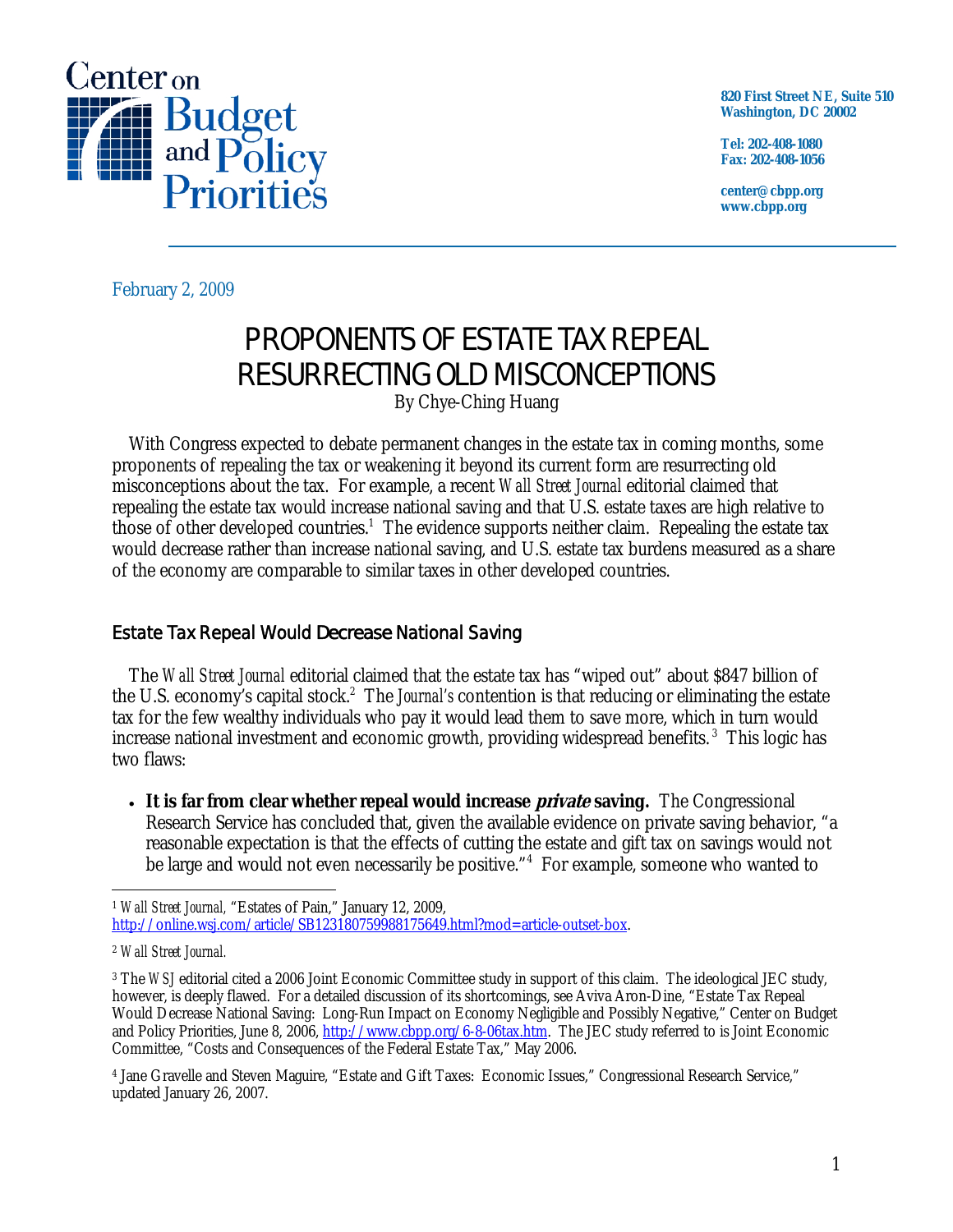leave inheritances of a particular size to his or her heirs could save *less* if the estate tax were repealed: since no tax would have to be paid on the estate, he or she could provide the desired level of inheritance without accumulating as much wealth. Also, because heirs would inherit more wealth if the estate tax were repealed, they might conclude that they have less need to save for the future, themselves.

• **Repeal would reduce** *public* **saving.** National saving has two components: private saving (by individuals) and public saving (by government). When the federal government runs a surplus, this adds to national saving. In contrast, when the government runs a deficit, it pays for the shortfall by borrowing money from the private sector. This borrowing consumes a portion of private savings, lowering net national saving. Thus, when the government runs a deficit, it is said to "dissave."

Permanent repeal of the estate tax would *add almost \$1.3 trillion to deficits* between fiscal years 2012 and 2021, the first ten years in which its full costs would be reflected in the budget.<sup>5</sup> Even *if* repeal were to increase private saving as proponents argue, increased saving by households would offset only a fraction of this increase in government *dissaving*, meaning that the net effect of repeal would be to decrease national saving. In the long run, therefore, estate tax repeal would have at best negligible, and quite possibly negative, effects on capital stocks and the economy.

Advocates of repealing or further scaling back the estate tax (beyond its already substantially diminished scope) often sidestep the crucial question of how repeal would affect public saving, by blithely assuming that the cost will be offset. But they usually fail to propose measures to accomplish that.

When supporters of weakening or repealing the estate tax highlight the crucial importance of national saving to economic growth, what they really establish is the importance of *not* adding further to deficits. Their arguments logically lead to the conclusion that estate tax revenue should be preserved, not largely or entirely eliminated.

## U.S. Estate Tax Not Higher Than Similar Taxes in Other Developed Countries

The *Wall Street Journal* editorial also claimed that "the U.S. has the third highest estate tax in the developed world," citing a comparison of top statutory estate tax rates across countries. This claim is deceptive.

• **Citing top statutory tax rates is a poor way to compare taxes between countries.** In 2009, the United States' top federal statutory estate tax rate is 45 percent. But this does not mean that taxable estates owe 45 percent of their value in taxes. The 45 percent rate applies only to the portion of an estate's value that exceeds the exemption level of \$3.5 million per person, and

 $\overline{a}$ 5 This cost includes \$1 trillion of lost revenues and \$277 billion of higher interest payments on the national debt. See Chye-Ching Huang, "The High Cost of Estate Tax Repeal," Center on Budget and Policy Priorities, updated January 28, 2009, <u>http://www.cbpp.org/6-5-06tax.htm</u>; also see Chye-Ching Huang, "Congress Should Not Weaken Estate Tax Beyond 2009 Parameters," Center on Budget and Policy Priorities, January 27, 2009, <u>http://www.cbpp.org/1-27-</u> 09tax.htm.